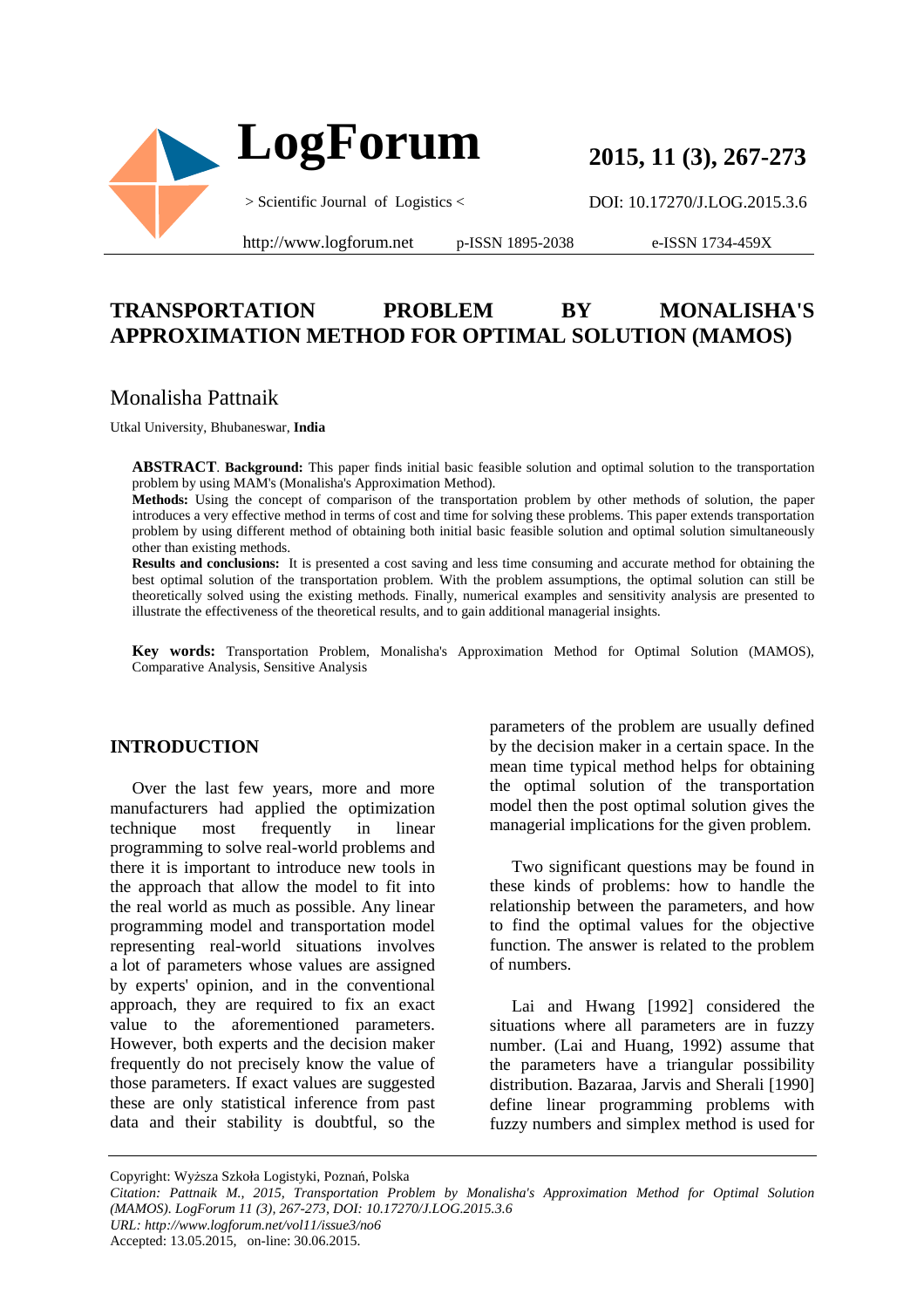finding the optimal solution of the fuzzy problem. Pattnaik [2012] presented several linear and nonlinear inventory models. Swarup, Gupta and Mohan [2006] explain the method to obtain sensitivity analysis or post optimality analysis of the different parameters in the linear programming problems.

In fact, in order to make transportation problem and linear programming more effective, the certainties that happen in the real world cannot be neglected. Those certainties are usually associated with per unit cost of the product, product supply, customer demand and so on.

The remainder of this paper is organized as follows. In Section 2, it is introduced transportation model. In Section 3, Monalisha's Approximation Method (MAM'S) Model is introduced and the steps are explained. In Section 4, applications are presented to illustrate the development of the model. Comparative analysis is developed in Section 5. The sensitivity analysis is carried out in Section 6 to observe the changes in the optimal solution. Finally Section 7 deals with the summary and the concluding remarks.

# **TRANSPORTATION MODEL**

Minimize  $z = \sum_{i=1}^{m} \sum_{j=1}^{n} x_{ij} c_{ij}$  subject to constraints:

 $\sum_{j=1}^{n} x_{ij} = a_i$ , i = 1,2, ... m (supply constraint)  $\sum_{i=1}^{m} x_{ij} = b_j$ , j = 1,2, ... n (demand constraint) and  $\forall x_{ii} \geq 0$ 

## **MONALISHA'S APPROXIMATION METHOD (MAM'S) MODEL**

## *STEPS*

**Step 1.** Determine the cost table from the given problem.

- (i) Examine whether total demand equals total demand. If yes, go to step 2.
- (ii) If not , introduce a dummy row/column having all its cost elements as zero and supply/ demand as the (+ve) difference of supply and demand.

**Step 2**. Locate the smallest element in each row of the given cost matrix and then subtract the same from each element of that row.

**Step 3.** In the reduced matrix obtained in step 2, locate the smallest element of each column and then subtract the same from each element of that column.

**Step 4**. For each row of the transportation table identify the smallest and the next - to smallest costs. Determine the difference between them for each row. Display them alongside the transportation table by enclosing them in parenthesis against the respective rows. Similarly compute the differences for each column.

**Step 5**. Identify the row or column with the largest difference among all the rows and columns. If a tie occurs, use any arbitrary tiebreaking choice. Let the greatest difference correspond to ith row and let 0 be in the ith row. Allocate the maximum feasible amount  $x_{ii} = min(a_i, b_i)$  in the (i, j)th cell and cross off either the ith row or the jth column in the usual manner.

**Step 6**. Recompute the column and row differences for the reduced transportation table and go to step 5. Repeat the procedure until all the rim requirements (the various origin capacities and destination requirements are listed in the right most outer column and the bottom outer row respectively) are satisfied.

 Short Steps of MAM's Method to obtain IBFS and OS of Transportation Problem

- − Row minimization/ row reduced matrix
- − Column reduced matrix
- − Evaluate penalty
- − Highest penalty
- − At zero do the allocation (corresponding)
- − Draw the straight line
- − Again draw the new table
- − Continue the step from 1
- − Until all are not adjusted
- − Cost effective and consuming less time than VAM and other methods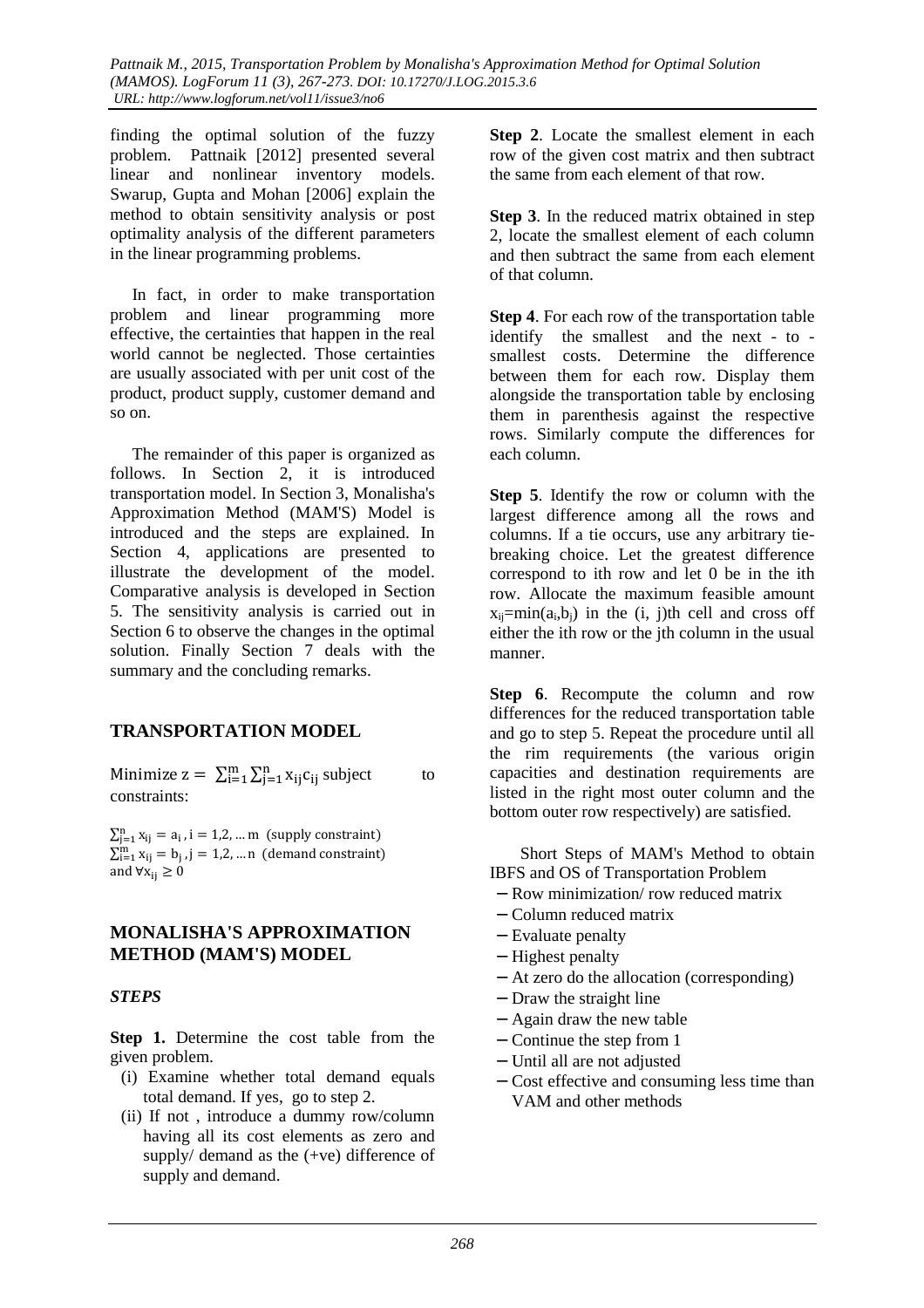## **NUMERICAL EXAMPLES**

### *Example 1*

|            | D2 | D <sub>3</sub> | Supply $(S)$ |
|------------|----|----------------|--------------|
|            |    |                |              |
|            |    |                |              |
|            |    | L)             |              |
| Demand (d) |    |                |              |

Solve the transportation problem of the given data.

### *Solution*

Using MAM'S Method this problem is solved.

**Step 1**. Determine the cost table from the given problem.

| (i) Here total demand equals total demand, go |  |  |
|-----------------------------------------------|--|--|
| to step 2.                                    |  |  |

|        | D <sub>2</sub> | D3 | D4 | Supply |
|--------|----------------|----|----|--------|
|        |                |    |    |        |
| ገን     |                |    |    |        |
| Э3     |                | د، |    |        |
| Demand |                |    |    |        |

**Step 2**. Locating the smallest element in each row of the given cost matrix and then subtracting the same from each element of that row.

|        | מר |  | Supply |
|--------|----|--|--------|
|        |    |  |        |
| 72     |    |  |        |
| O3     |    |  |        |
| Demand |    |  |        |

**Step 3.** In the reduced matrix obtained in step 2, locating the smallest element of each column and then subtracting the same from each element of that column.

|        | D2. | D3 | D4 | Supply |
|--------|-----|----|----|--------|
|        |     |    |    |        |
| O2     |     |    |    |        |
| O3     |     |    |    | lC     |
| Demand |     |    |    |        |

**Step 4**. For each row of the transportation table identifying the smallest and the next - to smallest costs. Determining the difference between them for each row in the transportation table. Displaying them alongside the transportation table by enclosing them in parenthesis against the respective rows of the transportation table. Similarly computing the

differences for each column of the transportation table.

|                | D1                | D2 | D3 | D4 | Supply | Penalty |
|----------------|-------------------|----|----|----|--------|---------|
|                |                   |    |    |    |        |         |
| O <sub>2</sub> |                   |    |    |    |        | 0)      |
| O3             |                   | ◠  |    |    |        |         |
| Demand         |                   |    |    |    |        |         |
| Penalty        | $\left( 0\right)$ |    |    |    |        |         |

**Step 5**. Identifying the row or column with the largest difference among all the rows and columns. If a tie occurs, use any arbitrary tiebreaking choice. Let the greatest difference correspond to ith row and let 0 be in the ith row. Allocating the maximum feasible amount  $x_{ii} = min(a_i, b_i)$  in the (i, j)th cell and cross off either the ith row or the jth column in the usual manner.

|                       | D1               | D <sub>2</sub> | D3 | D <sub>4</sub> | Supply | Penalty |
|-----------------------|------------------|----------------|----|----------------|--------|---------|
| Э1                    | $\left( \right)$ |                |    |                | n      | (0)     |
| Э3                    |                  | ⌒              |    |                |        |         |
| Demand <sup>[7]</sup> |                  |                |    |                |        |         |
| Penalty               |                  | つ              |    |                |        |         |

**Step 6**. Recomputing the column and row differences for the reduced transportation table and go to step 5. Repeating the procedure until all the rim requirements (the various origin capacities and destination requirements are listed in the right most outer column and the bottom outer row respectively) are satisfied.

|                |    | D3 | D4 | Supply | Penalty |
|----------------|----|----|----|--------|---------|
| O <sub>1</sub> |    |    |    |        | O       |
| O3             |    |    |    |        | ٠U      |
| Demand         |    |    |    |        |         |
| Penalty        | 0) |    |    |        |         |

|                |   |  |   | Supply | Penalty |
|----------------|---|--|---|--------|---------|
| O <sub>3</sub> | − |  |   |        |         |
|                |   |  | ∼ |        |         |

Optimal Solution

|                |  | D2 | D3 | D4 | Supply |
|----------------|--|----|----|----|--------|
| Oì             |  |    |    |    |        |
| O <sub>2</sub> |  |    |    |    |        |
| O <sub>3</sub> |  |    |    |    |        |
| Demand         |  |    |    |    |        |

Thus the optimal allocation is:

 $x_{12} = 5, x_{13} = 1, x_{14} = 5, x_{23} = 1, x_{33} = 1$  and  $x_{34} = 2$ .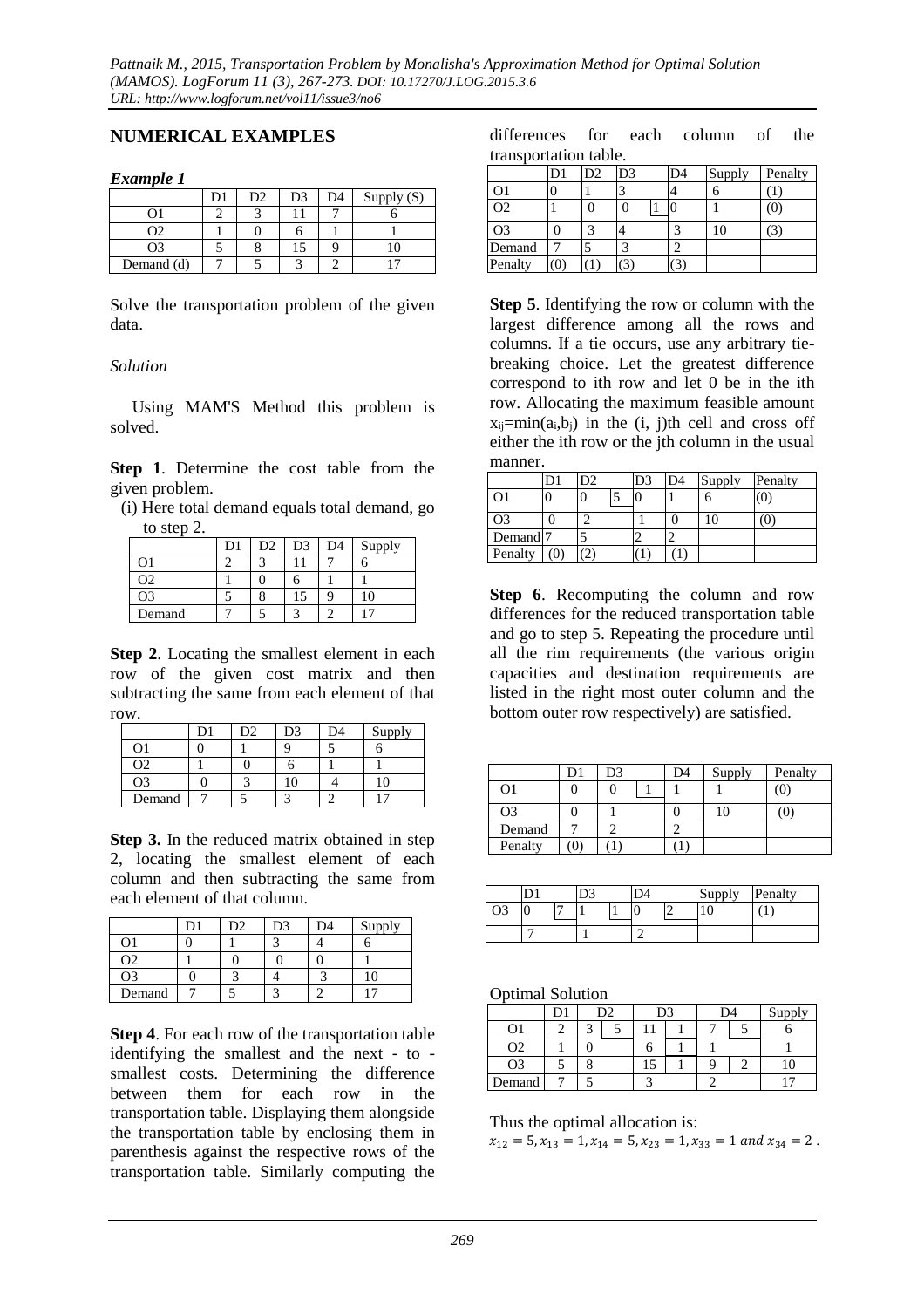The transportation cost according to the MAM's method is:

 $Total cost = TC = (3 \times 5) + (11 \times 1) + (7 \times 5)$  $+ (6 \times 1) + (15 \times 1) + (9 \times 2)$  $= 100$ 

Total minimum cost will be Rs. 100.

*Example 2* 

|            | D1 | )2 | D3 | D4 | Supply $(S)$ |
|------------|----|----|----|----|--------------|
| O1         | 19 | 30 | 50 | 10 |              |
| O2         | 70 | 30 | 40 | 60 |              |
| O3         | 40 | c  |    |    | 18           |
| Demand (d) |    | Ω  |    |    | 34           |

Solve the transportation problem of the given data.

#### Solution

Using MAM's method the optimal solution is obtained.

**Step 1**. Determine the cost table from the given problem.

(i) Here total demand equals total demand, go to step 2.

|                |   |    | D3 | D4 | Supply |
|----------------|---|----|----|----|--------|
| O <sub>1</sub> | 9 | 30 | 50 |    |        |
| O <sub>2</sub> |   | 30 | 40 | 60 | Q      |
| O <sub>3</sub> |   | O  |    |    | 18     |
| Demand         |   | O  |    | 4  | 34     |

**Step 2**. Locating the smallest element in each row of the given cost matrix and then subtracting the same from each element of that row.

|                | D1 | D <sub>2</sub> | D3 | D4  | Supply |
|----------------|----|----------------|----|-----|--------|
| O1             |    | 20             | 40 |     |        |
| Ο2             | 40 |                | 10 | 30  |        |
| O <sub>3</sub> | 32 |                | 62 | ۱ŋ  | 18     |
| Demand         |    | о              |    | l 4 |        |

**Step 3**. In the reduced matrix obtained in step 2, locating the smallest element of each column and then subtracting the same from each element of that column.

|        | D1 | D2 | D3 | D4                       | Supply |
|--------|----|----|----|--------------------------|--------|
| Э1     |    | 20 | 30 |                          |        |
| O2     |    |    |    |                          |        |
| O3     |    |    | 52 | C                        | 18     |
| Demand |    |    |    | $\overline{\mathcal{L}}$ |        |

**Step 4**. For each row of the transportation table identifying the smallest and the next - to smallest costs. Determining the difference between them for each row. Displaying them alongside the transportation table by enclosing them in parenthesis against the respective rows. Similarly computing the differences for each column.

|                |              | D2 | D <sub>3</sub> | D <sub>4</sub> | Supply | Penalty |
|----------------|--------------|----|----------------|----------------|--------|---------|
| O1             |              | 20 | 30             |                |        |         |
| O <sub>2</sub> | 31           |    | 0              | 30             | 9      | (0)     |
| O3             | 23           |    | 52             | 12             | 18     |         |
| Demand         |              | 8  |                | 14             |        |         |
| Penalty        | $23^{\circ}$ | Ő  |                |                |        |         |

**Step 5.** Identifying the row or column with the largest difference among all the rows and columns. If a tie occurs, use any arbitrary tiebreaking choice. Let the greatest difference correspond to ith row and let 0 be in the ith row. Allocating the maximum feasible amount  $x_{ij}$ =min( $a_i$ , $b_j$ ) in the (i, j)th cell and cross off either the ith row or the jth column in the usual manner.

|                | D1   | D2               | D <sub>4</sub> | Supply | Penalty |
|----------------|------|------------------|----------------|--------|---------|
| O1             |      | 20               | 0              |        |         |
| O <sub>2</sub> | 31   | $\left( \right)$ | 30             |        | (30)    |
| O <sub>3</sub> | 23   |                  | 12             | 18     | 12      |
| Demand         |      | 8                | 14             |        |         |
| Penalty        | (23) | (0)              | 12             |        |         |

**Step 6**. Recomputing the column and row differences for the reduced transportation table and go to step 5. Repeating the procedure until all the rim requirements (the various origin capacities and destination requirements are listed in the right most outer column and the bottom outer row respectively) are satisfied.

|                | D1 | D2 | D4 | Supply | Penalty |
|----------------|----|----|----|--------|---------|
| O <sub>1</sub> |    | 20 |    |        | O)      |
| O3             | 23 |    |    | 18     |         |
| Demand         |    |    | 14 |        |         |
| Penalty        |    | ΖU |    |        |         |

|                | D <sub>2</sub> |   | D4  |    | Supply | Penalty |
|----------------|----------------|---|-----|----|--------|---------|
| O <sub>1</sub> | 20             |   | 0   |    |        | (20)    |
| O <sub>3</sub> |                | 6 | 12. | 12 | 18     | (12)    |
| Demand         | 6              |   | 14  |    |        |         |
| Penalty        | (20)           |   | 12  |    |        |         |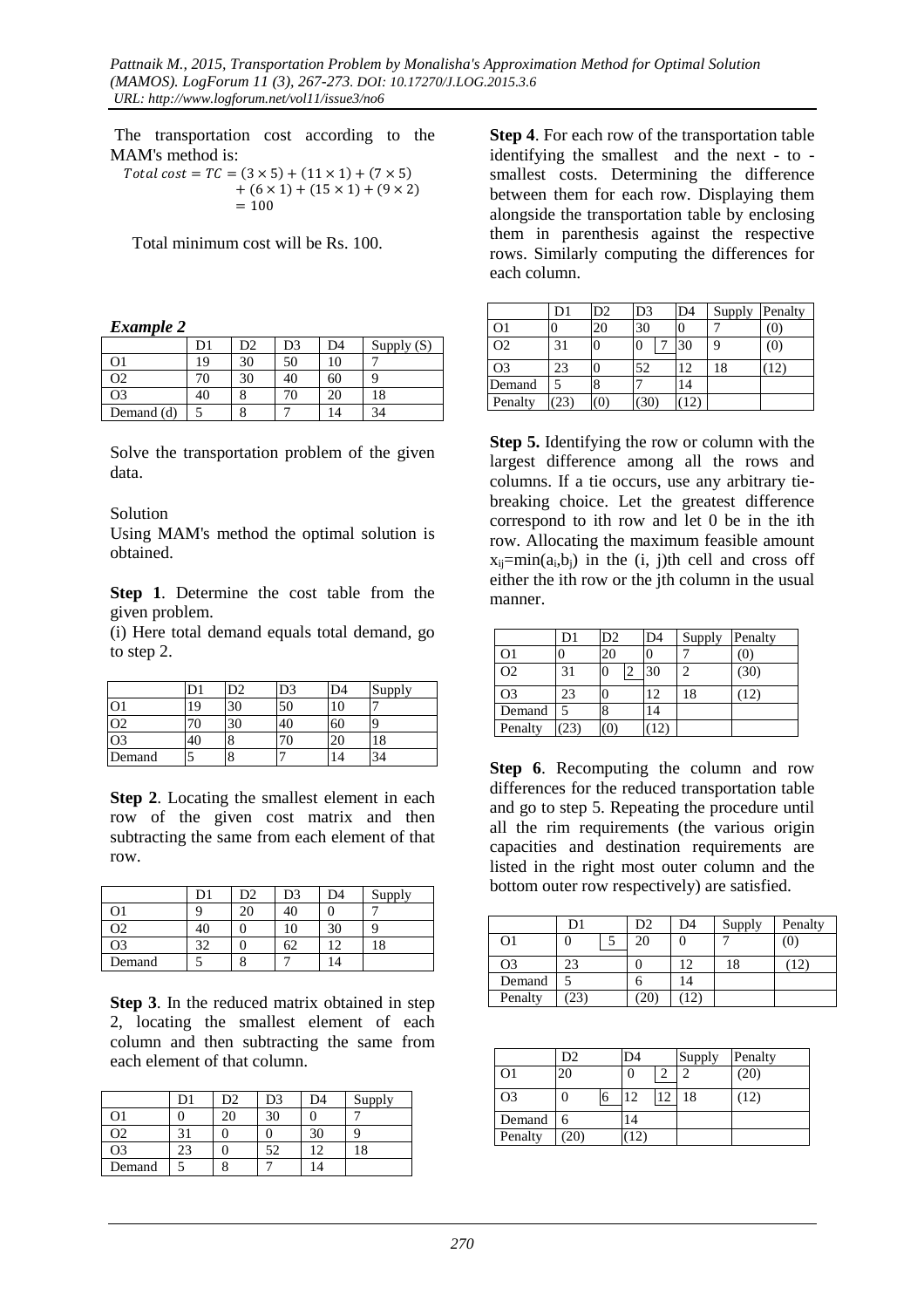### Optimal Solution

|                     |    | D <sub>2</sub> |        | D3 | D <sub>4</sub> |    | Supply |
|---------------------|----|----------------|--------|----|----------------|----|--------|
| O1                  | 19 | 30             |        | 50 | 10             |    |        |
| O <sub>2</sub>      | 70 | 30             | $\sim$ | 40 | 60             |    |        |
| O <sub>3</sub>      | 40 | 8              | O      | 70 | 20             | 12 | 18     |
| Demand <sup>5</sup> |    | 8              |        |    |                |    | 34     |

Thus the optimal allocation is:

 $x_{11} = 5, x_{14} = 2, x_{22} = 2, x_{23} = 7, x_{32} = 6, x_{34} = 12$ .

The transportation cost according to the MAM's method is:

### Total cost

TC=(19×5)+(10×2)+(30×2)+(40×7)+(8×6)+(20×12)=743

Total minimum cost will be Rs. 743.

## **COMPARATIVE ANALYSIS**

Table 1 explains the comparative analysis of the minimum total transportation cost of MAMOS with VAM and MODI methods. MAMOS method of obtaining the minimum total transportation cost is the best method in comparison to the other methods as the total cost is optimum with exercising less steps.

| Table 1. Comparative Analysis of MAMOS with VAM and MODI |  |
|----------------------------------------------------------|--|
| Tabela 1. Analiza porównawcza MAMOS z VAM i MODI         |  |

| Examples Minimum Row       | minima | Column<br>minima | Matrix<br>minima | North West<br>Corner Rule<br>(NWCR) | Vogel's<br>Approximation | <b>MODI</b> | Monalisha's<br>Approximation<br>method (MAM) for<br>IBFS and OS | % change<br>of VAM<br>and<br><b>MAM</b> | % Change<br>of MODI<br>and MAM |  |
|----------------------------|--------|------------------|------------------|-------------------------------------|--------------------------|-------------|-----------------------------------------------------------------|-----------------------------------------|--------------------------------|--|
| <b>Total Cost</b><br>(Rs.) | 112    | 116              | 112              | 116                                 | 102                      | 100         | 100                                                             |                                         |                                |  |
| <b>Total Cost</b><br>(Rs.) | 1110   | 779              | 814              | 1015                                | 779                      | 743         | 743                                                             | 36                                      | 0                              |  |

Table 2. Sensitivity Analysis of Optimal Total Transportation Cost with respect to the Parameters such as Supply and Demand (Example 1)

|  |  |  |  |  | Tabela 2. Analiza wrażliwości optymalnego kosztu transportu z uwzględnieniem paramaterów dostaw i popytu (Przykład 1) |  |  |  |  |
|--|--|--|--|--|-----------------------------------------------------------------------------------------------------------------------|--|--|--|--|
|--|--|--|--|--|-----------------------------------------------------------------------------------------------------------------------|--|--|--|--|

| Variable          | Value          | Iteration | $x_{11}$     | $x_{12}$       | $x_{13}$       | $x_{14}$ | $x_{21}$ | $x_{22}$     | $x_{23}$       | $x_{24}$       | $x_{31}$       | $x_{32}$     | $x_{33}$       | $x_{34}$       | TC  | % Change in TC |
|-------------------|----------------|-----------|--------------|----------------|----------------|----------|----------|--------------|----------------|----------------|----------------|--------------|----------------|----------------|-----|----------------|
| $S_{1}$           | 5              | 6         | $\mathbf{0}$ | 5              | $\Omega$       | $\Omega$ | $\Omega$ | $\Omega$     | 1              | $\mathbf{0}$   | 6              | $\Omega$     | 2              | $\overline{2}$ | 99  | 1              |
| d <sub>1</sub>    | 6              |           |              |                |                |          |          |              |                |                |                |              |                |                |     |                |
| S <sub>1</sub>    | $\overline{4}$ | 6         | $\theta$     | $\overline{4}$ | $\Omega$       | $\Omega$ | $\Omega$ | $\Omega$     | 1              | $\mathbf{0}$   | 5              | 1            | $\overline{c}$ | $\overline{2}$ | 99  | -1             |
| $d_{1}$           | 5              |           |              |                |                |          |          |              |                |                |                |              |                |                |     |                |
| $S_{1}$           | 3              | 6         | $\mathbf{0}$ | 3              | $\theta$       | $\Omega$ | $\Omega$ | $\mathbf{0}$ | 1              | $\mathbf{0}$   | 4              | 2            | 2              | $\overline{2}$ | 99  |                |
| $d_{1}$           | $\overline{4}$ |           |              |                |                |          |          |              |                |                |                |              |                |                |     | 1              |
| $S_{1}$           | 8              | 6         | $\Omega$     | 5              | 3              | $\Omega$ | $\Omega$ | $\Omega$     | $\Omega$       | -1             | 9              | $\Omega$     | $\Omega$       | $\mathbf{1}$   | 103 | 3              |
| $d_{1}$           | 9              |           |              |                |                |          |          |              |                |                |                |              |                |                |     |                |
| $S_{\mathcal{D}}$ | 2              | 6         | $\mathbf{0}$ | 6              | $\overline{0}$ | $\Omega$ | $\Omega$ | $\Omega$     | $\overline{2}$ | $\mathbf{0}$   | 7              | $\mathbf{0}$ |                | $\overline{2}$ | 98  | $\overline{2}$ |
| $d_{2}$           | 6              |           |              |                |                |          |          |              |                |                |                |              |                |                |     |                |
| $S_{2}$           | 2              | 7         | $\theta$     | 5              |                | $\Omega$ | $\Omega$ | $\Omega$     | $\overline{2}$ | $\overline{0}$ | $\overline{7}$ | $\Omega$     |                | $\overline{2}$ | 106 | 6              |
| $d_{\alpha}$      | $\overline{4}$ |           |              |                |                |          |          |              |                |                |                |              |                |                |     |                |
| S <sub>3</sub>    | 9              | 7         | $\mathbf{0}$ | 5              | 1              | $\Omega$ | $\Omega$ | $\Omega$     | 1              | $\mathbf{0}$   | 6              | $\Omega$     |                | $\overline{2}$ | 95  | 5              |
| $d_{1}$           | 6              |           |              |                |                |          |          |              |                |                |                |              |                |                |     |                |
| $S_{\mathcal{P}}$ | 8              | 6         | $\mathbf{0}$ | 3              | 3              | $\Omega$ | $\Omega$ | $\Omega$     | $\theta$       |                | 7              | $\Omega$     | $\Omega$       | $\mathbf{1}$   | 87  | 13             |
| $d_{\alpha}$      | 3              |           |              |                |                |          |          |              |                | $\mathbf 1$    |                |              |                |                |     |                |
| $S_{2}$           | 8              | 6         | $\mathbf{0}$ | 5              |                | $\Omega$ | $\Omega$ | $\Omega$     | $\theta$       |                | $\overline{7}$ | $\Omega$     | $\Omega$       | 1              | 71  | 29             |
| $d_{\alpha}$      | 1              |           |              |                | л              |          |          |              |                | -1             |                |              |                |                |     |                |
| S <sub>3</sub>    | 9              | 7         | $\mathbf{0}$ | 5              |                | $\Omega$ | $\theta$ | $\Omega$     |                | $\overline{0}$ | 7              | $\theta$     |                |                | 91  | 9              |
| $d_4$             | 1              |           |              |                | 1              |          |          |              |                |                |                |              |                | 1              |     |                |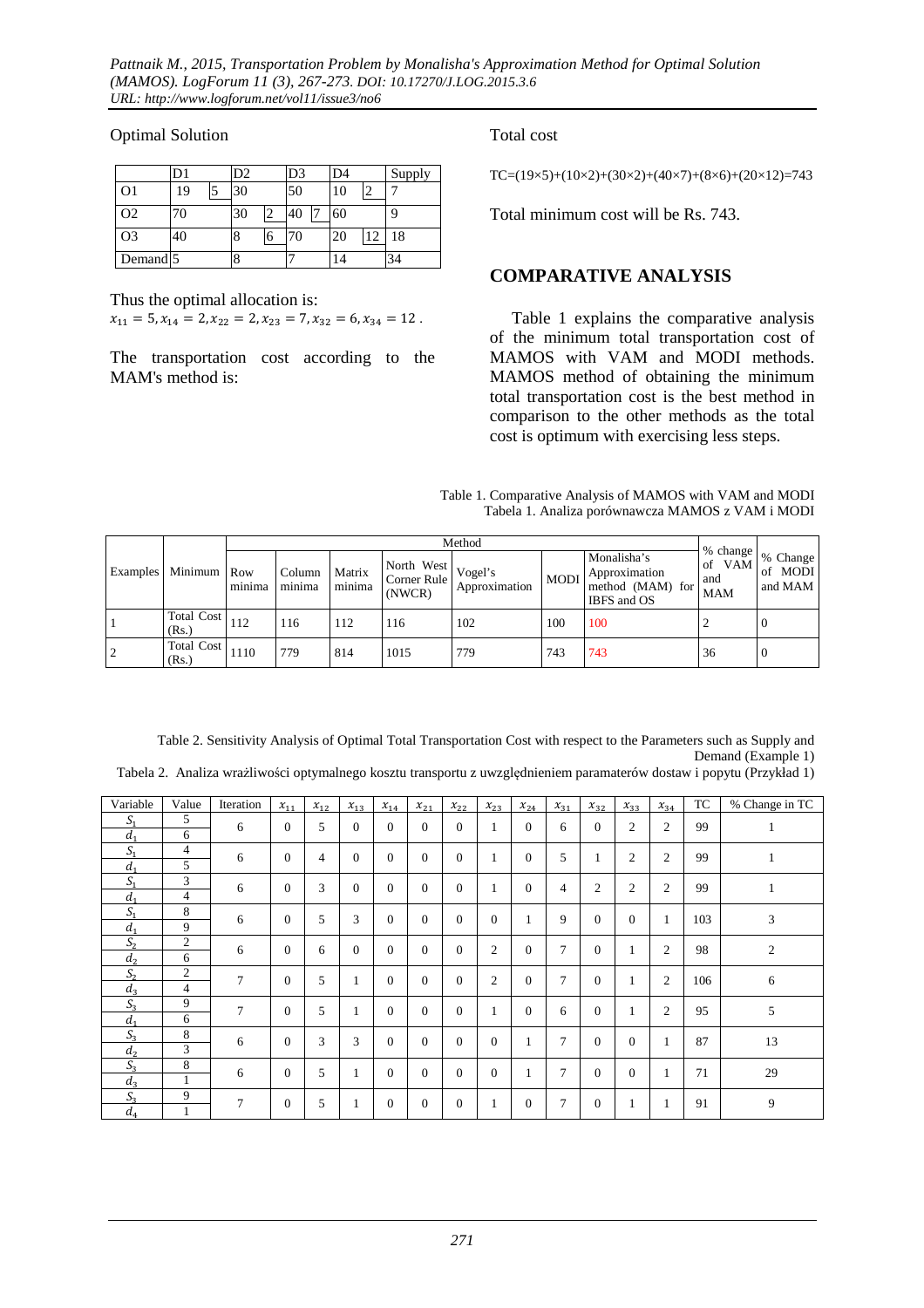### **SENSITIVITY ANALYSIS**

Table 2 represents the sensitivity analysis of the optimum total transportation cost with respect to the parameters such as demand and supply of Example 1.TC is less sensitive to the parameters  $(S_1,d_1)$  and  $(S_2,d_2)$ . TC is moderately sensitive to the parameters  $(S_2,d_3)$ and  $(S_3,d_1)$  and TC is more sensitive to the parameters  $(S_3,d_2)$ ,  $(S_3,d_1)$  and  $(S_3,d_4)$ .

### **CONCLUSIONS**

The main contribution of this paper is to deriving the optimal transportation cost by using Monalisha's Approximation Method with less steps in comparison to the VAM and MODI methods. Based on the optimal solution it allows taking a decision interactively with the decision maker in decision space. The decision maker also has additional information about the availability of the violation of requirement factor and availability factor in the constraints, and about the compatibility of the cost of the solution with his wishes for the values of the objective function which extend the classical transportation models with no sensitivity analysis in the past. By using LINGO 13.0 version software sensitivity analysis is evaluated for obtaining the managerial implications in decision space.

These analysis of the results are established which present a number of insights into the economic behavior of the firms, and can serve as the basis for empirical study in the future. Thus, there are possible extensions to improve our model. The decision maker can intervene in all the steps of the decision process which makes our approach very useful to be applied in a lot of real-world problems where the information is uncertain with nonrandom, like environmental management, marketing, production area.

### **REFERENCES**

- Bazaraa M.S., Jarvis J.J., Sherali H.D., 1990. Linear Programming and Network Flows, John Weily, Second Edition, New York.
- Lai Y.J., Hwang C.L., 1992. Mathematical Programming Methods and Applications, Springer, Berlin.
- Pattnaik M., 2012. Models of Inventory Control, Lambart Academic, Germany.
- Pattnaik M., 2014. Inventory Models: A Management Perspective, Lambart Academic Publishing, Germany.
- Swarup K., Gupta P.K., Mohan M., 2006. Operations Research, Sultan Chand and Sons, New Delhi.

# **METODA MONALISHY OPTYMALIZACJI PROBLEMU TRANSPORTOWEGO (MAMOS)**

**STRESZCZENIE**. **Wstęp:** W pracy zostało przedstawione rozwiązanie problemu transportowego przy zastosowaniu MAM (metody przybliżeń Monalishy).

**Wyniki i wnioski**: Metoda ta minimalizuje koszty i czas realizacji dla uzyskaniu optymalnego rozwiązania problemu transportowego. Rozwiązanie te może być teoretycznie osiągnięte przy zastosowaniu innych metod pod warunkiem pewnych założeń. Zaprezentowane przykłady liczbowe oraz analiza wrażliwości przybliża efektywność teoretycznych rezultatów i możliwość praktycznego ich zastosowania.

**Słowa kluczowe:** problem transportowy, optymalizacyjna metoda przybliżeń Monalishy, analiza porównawcza, analiza wrażliwości

**Metody:** Poprzez porównanie rozwiązania problemu transportowego z innymi możliwymi rozwiązaniami, została zaprezentowana metoda efektywnie uwzględniająca takie czynniki jak koszt i czas. Metoda ta rozwiązywania problemu transportowego stosuje inne podejście dla uzyskania rozwiązania bazowego, jaki i optymalnego w porównaniu do innych istniejących metod.